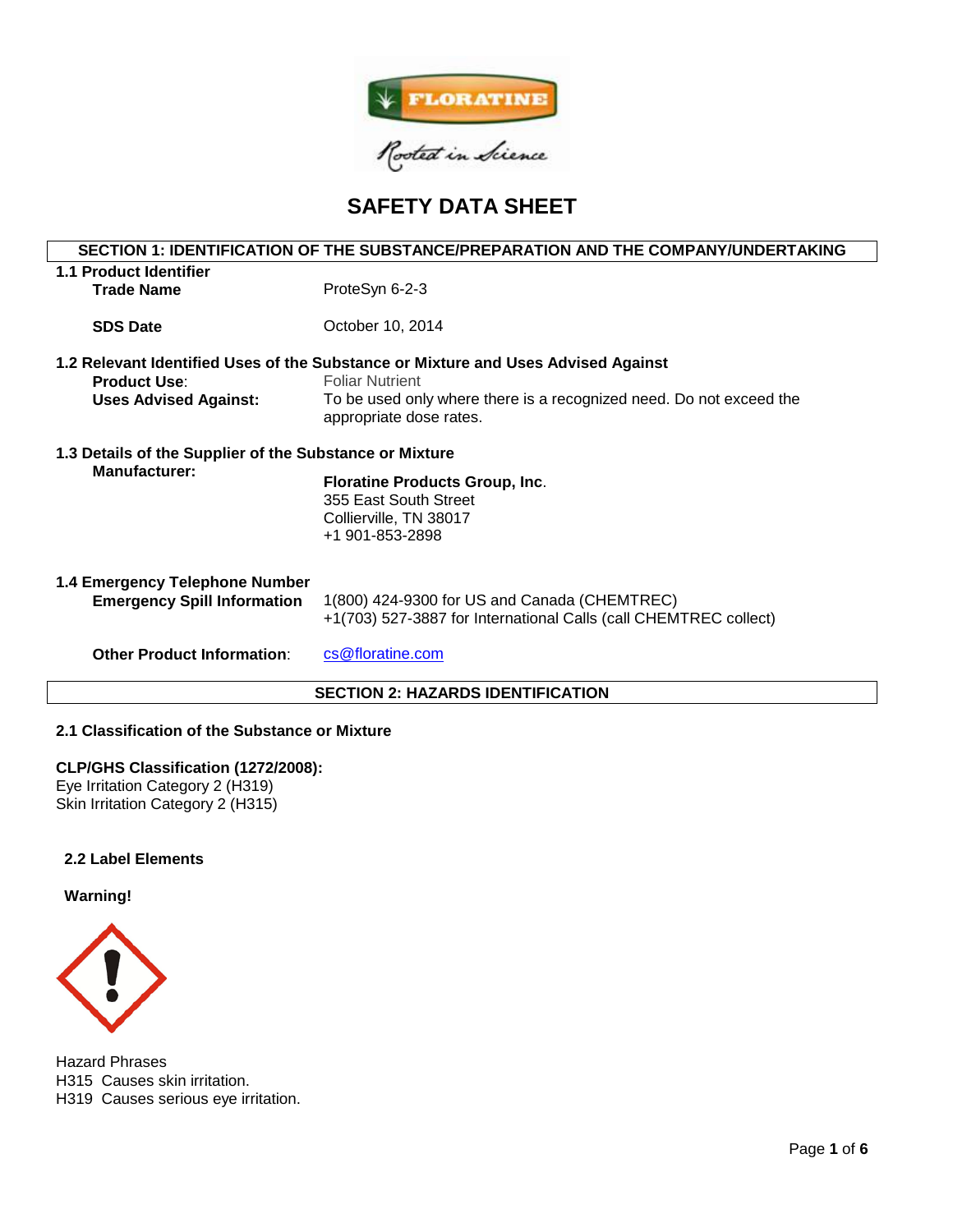Precautionary Phrases:

P264 Wash thoroughly after handling.

P280 Wear eye protection and protective gloves.

P305 + P351 + P338 IF IN EYES: Rinse cautiously with water for several minutes. Remove contact lenses, if present and easy to do. Continue rinsing.

P337 + P313 If eye irritation persists: Get medical attention.

P302 + P352 IF ON SKIN: Wash with plenty of soap and water.

P332 + P313 If skin irritation occurs: Get medical attention.

P362 + P364 Take off contaminated clothing and wash it before reuse.

## **2.3 Other Hazards:** None

# **SECTION 3: COMPOSITION/INFORMATION ON INGREDIENTS**

## **3.2 Mixtures**

| <b>Chemical Name</b>          | <b>CAS Number /</b><br><b>EINECS Number /</b><br><b>REACH Reg.</b><br><b>Number</b> | $%$ (w/w) | <b>EU Classification</b><br>(67/548/EEC) | <b>CLP/GHS Classification</b><br>(1272/2008)                         |
|-------------------------------|-------------------------------------------------------------------------------------|-----------|------------------------------------------|----------------------------------------------------------------------|
| Phosphate<br>Compound         | Proprietary                                                                         | $1 - 15%$ | Xi R36                                   | Eye Irrit 2 (H319)                                                   |
| Urea                          | $57-13-6/$<br>200-315-5                                                             | 10-25%    | Not dangerous                            | Not hazardous                                                        |
| Caustic Extracted<br>Collagen | 1310-58-3<br>215-181-3                                                              | <1        | C, Xn R22, R35                           | Met Corr 1 (H290)<br>Acute Tox 4 (H302)<br><b>Skin Corr 1A (314)</b> |

See Section 16 for full text of GHS and EU Classifications.

# **SECTION 4: FIRST AID MEASURES**

## **4.1 Description of First Aid Measures**

**First Aid**

**Eye contact:** Immediately flush eye with water for at least 15 minutes while lifting the upper and lower lids. Seek medical attention if irritation persists.

**Skin contact:** Wash with soap and water. Get medical attention if irritation develops.

**Inhalation:** Remove victim to fresh air. Get medical attention if irritation persists.

**Ingestion:** Do not induce vomiting unless directed to do so my medical personnel. If the person is alert, have them rinse their mouth with water and sip one glass of water. Call a poison center of physician for advice. Never give anything my mouth to an unconscious or drowsy person.

# **See Section 11 for more detailed information on health effects.**

**4.2 Most Important symptoms and effects, both acute and delayed:** Causes eye and skin irritation. Ingestion may cause gastrointestinal irritation with nausea and diarrhea.

**4.3 Indication of any immediate medical attention and special treatment needed**: Immediate medical attention should not be needed unless large amounts are swallowed.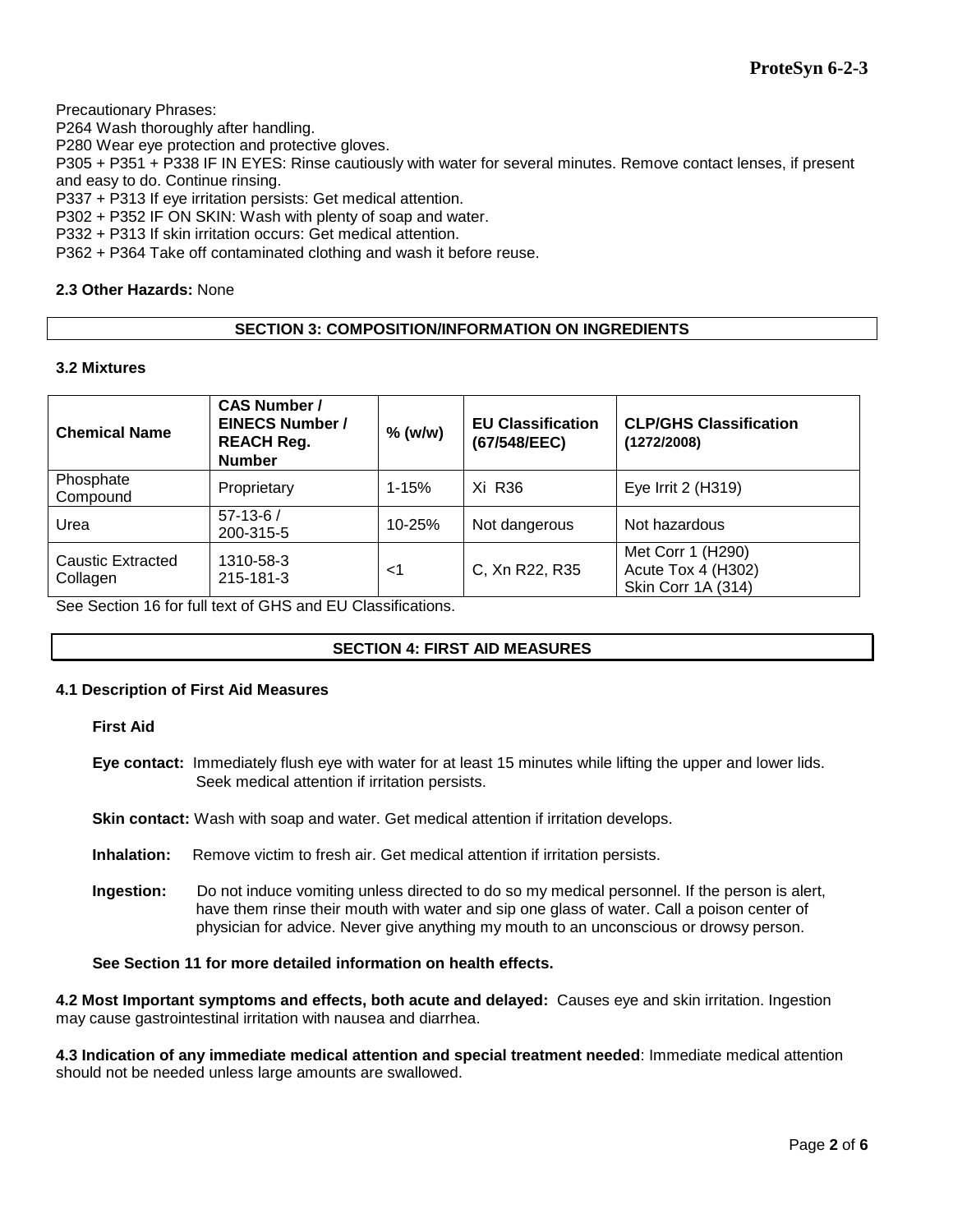#### **SECTION 5: FIREFIGHTING MEASURES**

**5.1 Extinguishing Media:** Use any media that is suitable for the surrounding fire. Water can be used to cool fire exposed containers

#### **5.2 Special Hazards Arising from the Substance or Mixture Unusual Fire and Explosion Hazards:** None **Combustion Products:** Not combustible

**5.3 Advice for Fire-Fighters:** Self-contained breathing apparatus and protective clothing should be worn in fighting fires involving chemicals. Determine the need to evacuate or isolate the area according to your local emergency plan. Use water spray to keep fire exposed containers cool.

## **SECTION 6: ACCIDENTAL RELEASE MEASURES**

## **6.1 Personal Precautions, Protective Equipment and Emergency Procedures:**

Wear appropriate protective equipment. Avoid direct contact with spilled material.

## **6.2 Environmental Precautions:**

Prevent entry in storm sewers and waterways. Report spill as required by local and national regulations.

## **6.3 Methods and Material for Containment and Cleaning Up:**

Collect with an inert absorbent material and place in an appropriate container for disposal. Wash spill site with water. Contain large spills and collect as much liquid as possible into containers for use.

#### **6.4 Reference to Other Sections:**

Refer to Section 8 for personal protective equipment and Section 13 for disposal information.

## **SECTION 7: HANDLING and STORAGE**

#### **7.1 Precautions for Safe Handling**:

Avoid contact with eyes, skin and clothing. Use with adequate ventilation. Use reasonable care in handling. Do not eat, drink or smoke while using product. Wash thoroughly with soap and water after handing.

## **7.2 Conditions for Safe Storage, Including any Incompatibilities**:

Protect containers from physical damage. Avoid temperatures below 40°F (5°C). Keep containers closed. Empty containers retain product residues. Follow all MSDS precautions in handling empty containers. Store away from food and feed. Store away from oxidizing materials.

## **7.3 Specific end use(s):**

**Industrial uses:** None identified **Professional uses:** Foliar Nutrient

## **SECTION 8: EXPOSURE CONTROLS/PERSONAL PROTECTION**

## **8.1 Control Parameters:**

| <b>Chemical Name</b>      | <b>US OEL</b>    | EU IOEL          | UK OEL           | <b>Biological Limit</b> |
|---------------------------|------------------|------------------|------------------|-------------------------|
|                           |                  |                  |                  | Value                   |
| <b>Phosphate Compound</b> | None Established | None Established | None Established | None Established        |
| Urea                      | 10 mg/m3 TWA     | None Established | None Established | None Established        |
|                           | AIHA WEEL        |                  |                  |                         |
| Caustic Extracted         | 2 mg/m3 Ceiling  | None Established | 2 mg/m3 STEL     | None Established        |
| Collagens                 | <b>ACGIH TLV</b> |                  |                  |                         |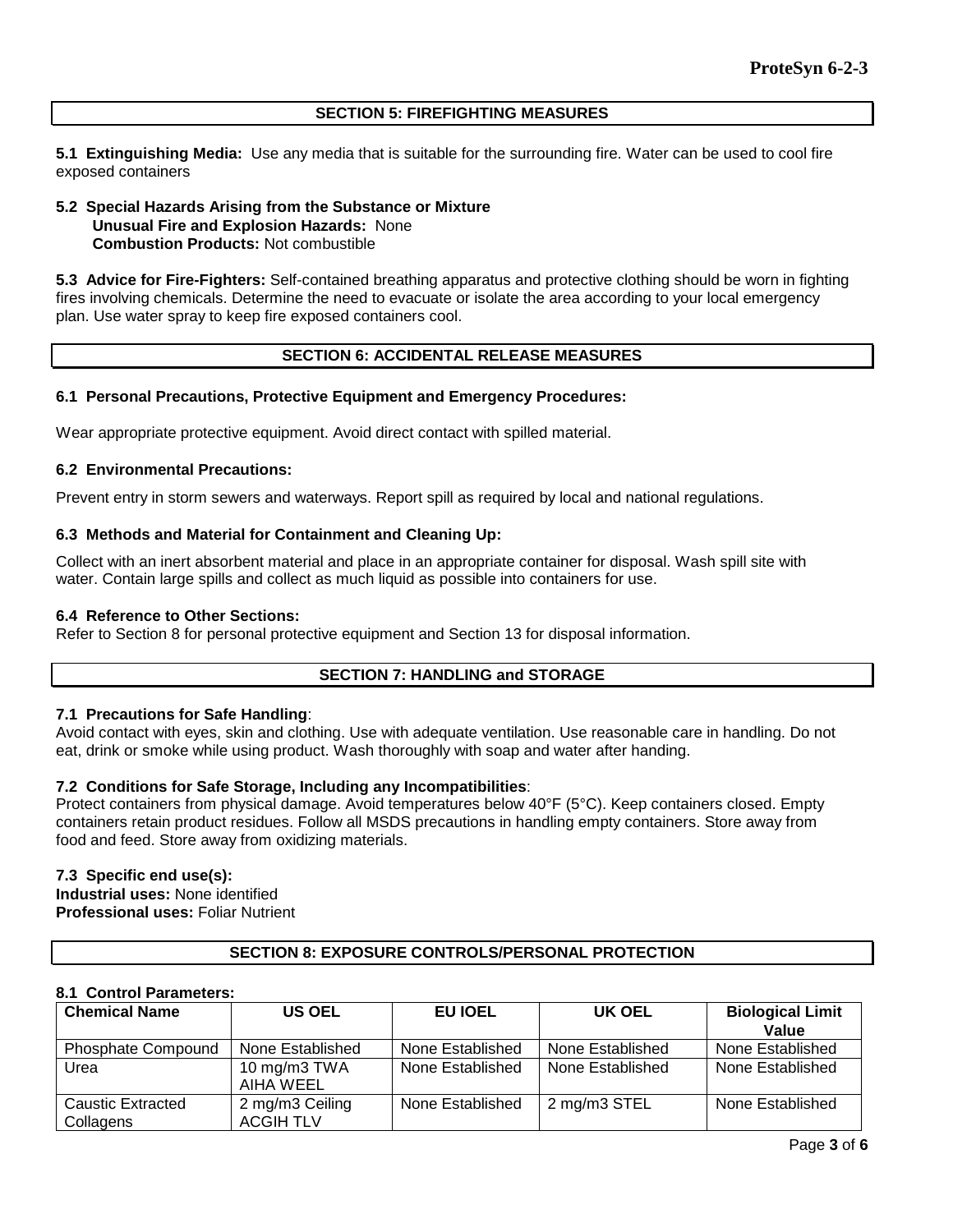## **8.2 Exposure Controls:**

**Recommended Monitoring Procedures:** None.

**Appropriate Engineering Controls:** Good outdoor ventilation should be adequate under normal conditions.

#### **Personal Protective Measurers**

**Eye/face Protection:** Chemical goggles recommended to avoid eye contact.

**Skin Protection:** Impervious clothing is recommended if needed to avoid skin contact.

**Hands:** Impervious gloves are recommended if needed to avoid skin contact.

**Respiratory Protection:** None needed under normal use conditions with adequate ventilation. If mists are irritating, an approved particulate respirator can be used. Use respirators in accordance with local and national regulations.

**Other protection:** Suitable washing facilities should be available in the work area.

## **SECTION 9: PHYSICAL and CHEMICAL PROPERTIES**

## **9.1 Information on basic Physical and Chemical Properties**

**Appearance:** Dark Brown Liquid **Dramach Contract Contract Parthy odor.** Earthy odor. **Odor Threshold:** Not applicable **pH:** 11.0 **Melting/Freezing Point:** Not available **Boiling Point:** Not available **Lower Flammability Limit:** None **Upper Flammability Limit:** None **Vapor Density(Air=1):** Not available **Relative Density: 1.10 Viscosity:** Not established **Explosive Properties:** None<br> **Oxidizing Properties:** None **Explosive Specific Gravity (H<sub>2</sub>O= 1):** 1 **Oxidizing Properties: None <b>Specific Gravity (H<sub>2</sub>O= 1):** 1.10<br> **Molecular Formula:** Mixture **State of Molecular Weight: Mixture** 

**Evaporation Rate: Not available Vapor Pressure:** Not available

**Solubility:** Complete **Octanol/Water Partition Coefficient:** Not established **Autoignition Temperature:** None **Decomposition Temperature:** Not applicable **Molecular Formula:** Mixture **Molecular Weight:** Mixture

**9.2 Other Information:** None available

# **SECTION 10: STABILITY and REACTIVITY**

- **10.1 Reactivity:** Not reactive under normal conditions
- **10.2 Chemical Stability:** Stable.
- **10.3 Possibility of Hazardous Reactions:** None known.
- **10.4 Conditions to Avoid:** None known.
- **10.5 Incompatible Materials:** Incompatible with oxidizing agents.
- **10.6 Hazardous Decomposition Products:** Carbon monoxide and carbon dioxide.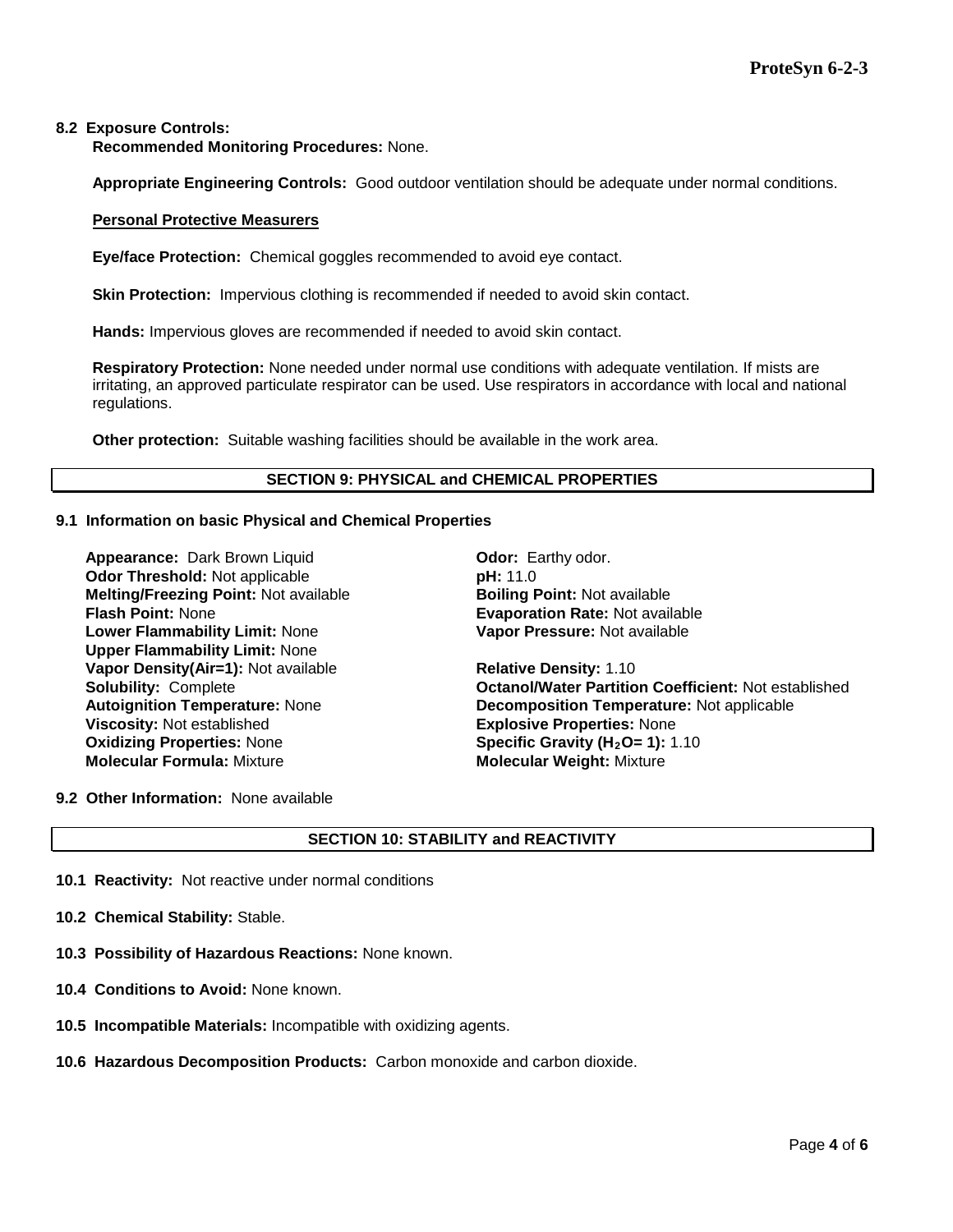# **SECTION 11: TOXICOLOGICAL INFORMATION**

**11.1 Information on Toxicological Effects:** 

#### **Potential Health Effects:**

**Eye Contact:** Causes irritation with redness and tearing.

**Skin contact:** Skin contact causes irritation.

**Inhalation:** Excessive inhalation of mists may cause upper respiratory tract irritation.

. **Ingestion:** Swallowing may cause gastrointestinal effects including nausea and diarrhea

**Acute toxicity:** No acute toxicity data for the product. Calculated ATE for the mixture: Oral 16273 mg/kg Phosphate Compound: Oral rat LD50 3200 mg/kg Urea: Oral rat LD50: 8471 mg/kg Caustic Extracted Collogens: Oral rat LD50 333 mg/kg

**Skin corrosion/irritation:** Phosphate compound and urea are not irritating to rabbit skin.

**Eye damage/ irritation:** Phosphate compound is not irritating to rabbit eyes. Urea is slightly irritating to rabbit eyes.

**Respiratory Irritation:** No data available. Expected to cause only temporary irritation.

**Respiratory Sensitization:** No data available

**Skin Sensitization:** No data available. Not expected to cause skin sensitization.

**Germ Cell Mutagenicity:** No data available

**Carcinogenicity:** No data available. None of the components of this product are listed as carcinogens by IARC or the EU Dangerous Substances Directive.

**Reproductive Toxicity:** In a reproductive study, mice were administered phosphate compound for days 6-15 of gestation. NOEAL >320 mg/kg for maternal and developmental toxicity.

#### **Specific Target Organ Toxicity**:

Single Exposure: No data available

Repeat Exposure: No data available

#### **SECTION 12: ECOLOGICAL INFORMATION**

## **12.1 Toxicity:** No data available on the product

Phosphate compound: 96 hr LC50 Oncorhynchus mykiss >100 mg/kg; 48 hr EC50 daphnia magna >100 mg/kg (structurally similar chemical)

Urea: 24 hr EC50 daphnia magna 10000 mg/L

**12.2 Persistence and degradability:** No data available.

**12.3 Bioaccumulative Potential:** No data available. Not expected to be bioaccumulative.

**12.4 Mobility in Soil:** In the soil, product follows natural cycle to provide plant nutrients.

#### **12.5 Results of PVT and vPvB assessment:** Not required.

**12.6 Other Adverse Effects:** No data available.